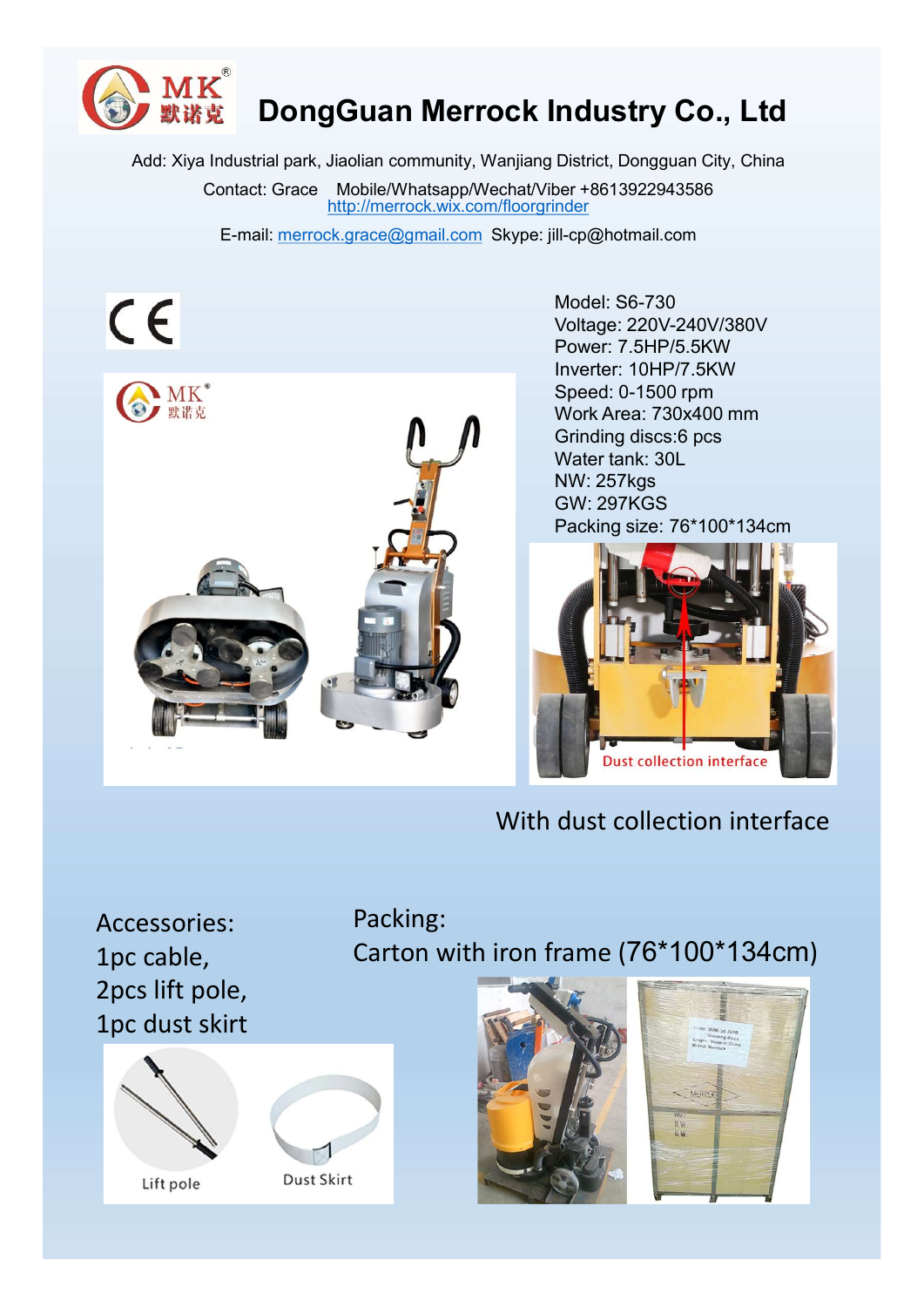E-mail: merrock.grace@gmail.com Skype: jill-cp@hotmail.com



Model: S6-730 Voltage: 220V-240V/380V Power: 10HP/7.5KW Inverter: 10HP/7.5KW Speed: 0-1500 rpm Work Area: 730x400 mm Grinding discs:6 pcs Water tank: 30L NW: 260kgs GW: 300KGS Packing size: 76\*100\*134cm



# With dust collection interface

Accessories: 1pc cable, 2pcs lift pole, 1pc dust skirt





Packing: Carton with iron frame (76\*100\*134cm)



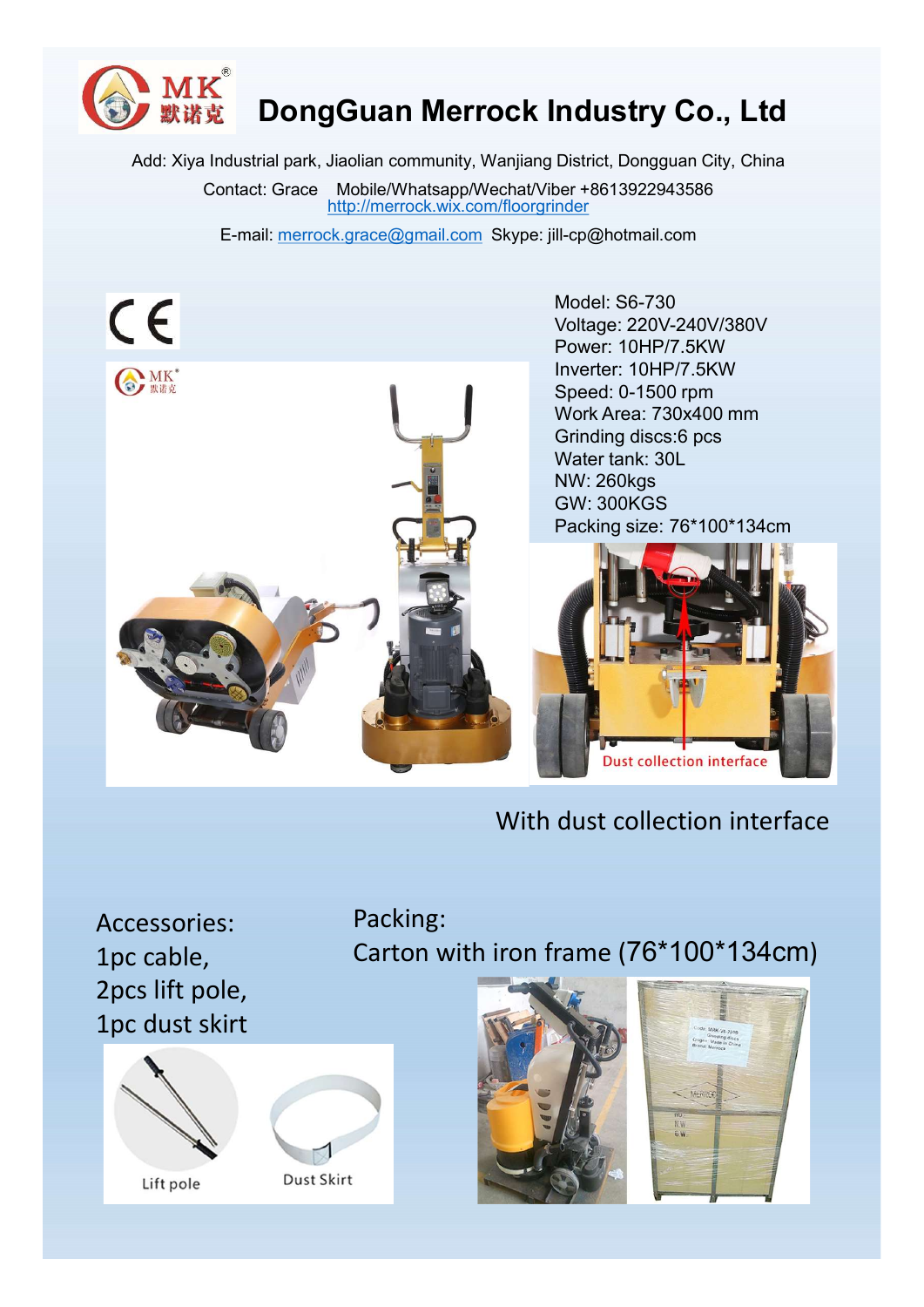E-mail: merrock.grace@gmail.com Skype: jill-cp@hotmail.com

 $\epsilon$ 



## Accessories: 1pc cable, 4pcs lift pole, 1pc dust skirt





Lift pole





Model: S12-600 Voltage: 380V-460V(220V-240V) Power: 10HP/7.5KW Inverter: 15HP/11KW(10HP/7.5KW) Speed: 0-1500 rpm Work Area: 600×600mm2 Grinding discs: 12pcs Water tank: 30L NW: 310KGS/302KGS GW: 360KGS/352KGS Packing size: 110\*70\*134cm

Model: S12-600 Voltage: 380V-460V Power: 13HP/9.5KW Inverter: 15HP/11KW Speed: 0-1500 rpm Work Area: 600×600mm2 Grinding discs: 12pcs Water tank: 30L NW: 322KG GW: 372KGS Packing size: 110\*70\*134cm

With dust collection interface

> Packing: Carton with iron frame (110\*70\*134cm)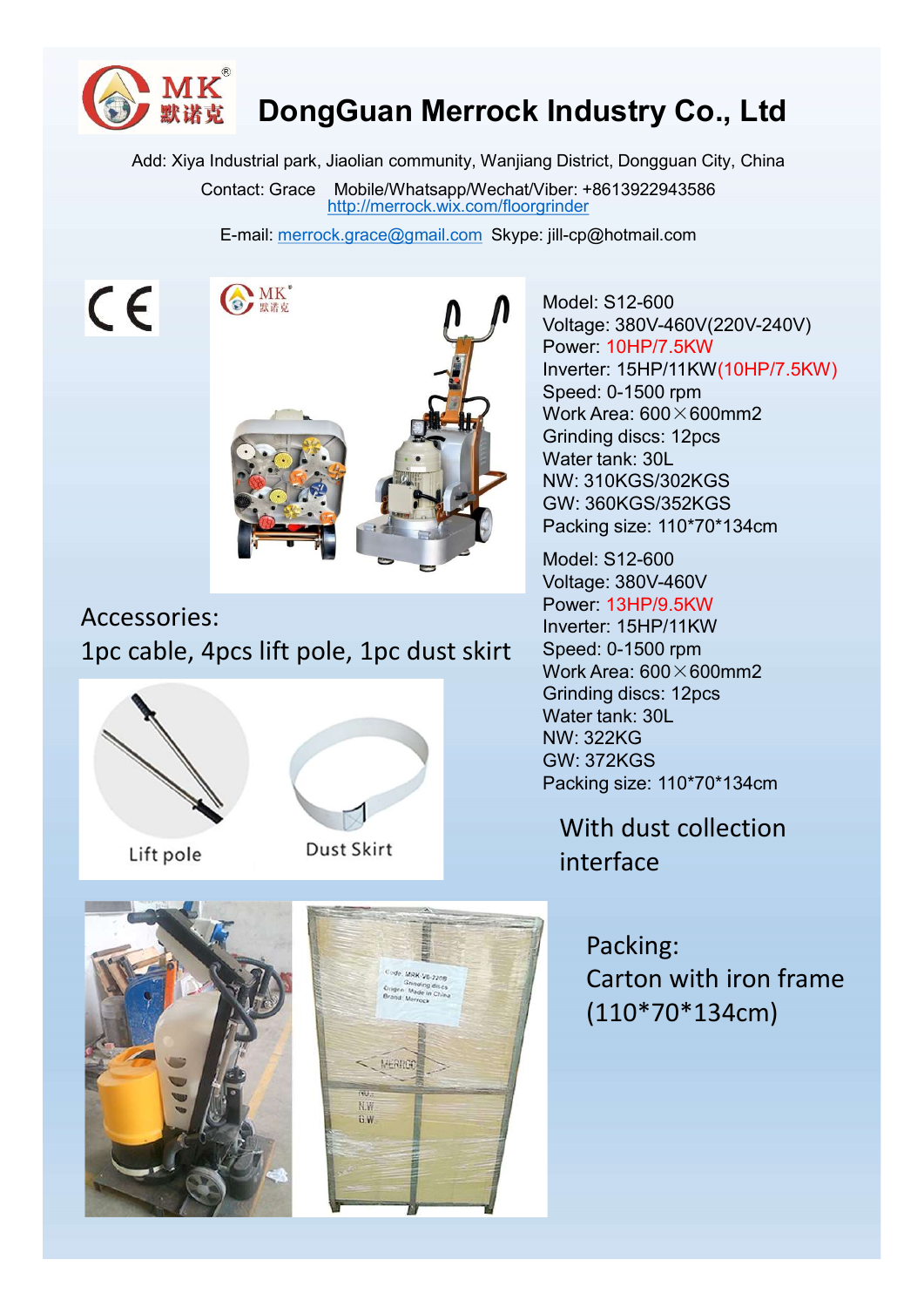E-mail: merrock.grace@gmail.com Skype: jill-cp@hotmail.com



Model: S12-650 Voltage: 380V-460V Power: 13HP/9.5KW (15HP/11KW) Inverter: 15HP/11KW Speed: 0-1500 rpm Work Area: 650×650mm Grinding discs: 12pcs Water tank: 30L NW: 340KGS GW: 390KGS Packing size: 110\*70\*134cm

# With dust collection interface

Accessories: 1pc cable, 4pcs lift pole, 1pc dust skirt







Packing: Carton with iron frame (110\*70\*134cm)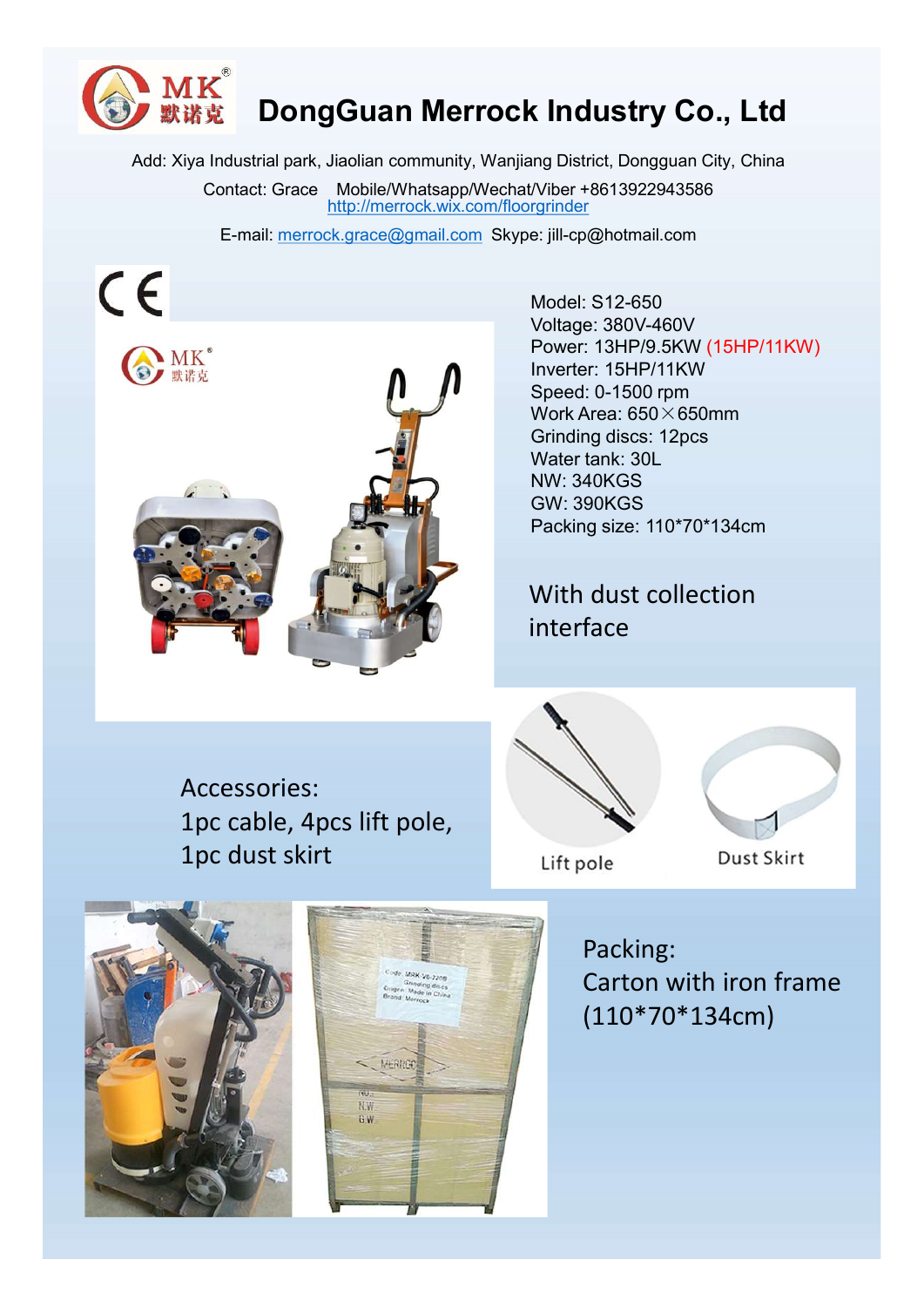E-mail: merrock.grace@gmail.com Skype: jill-cp@hotmail.com



Model: S12-700 Voltage: 380V-460V Power: 15HP/11KW (20HP/15KW) Inverter: 15HP/11KW (20HP/15KW) Speed: 0-1500 rpm Work Area: 700×700mm Grinding discs: 12pcs Water tank: 30L NW: 340KG GW: 390KGS Packing size: 120\*80\*135cm

# With dust collection interface

Accessories: 1pc cable, 4pcs lift pole, 1pc dust skirt





NW G.W

Packing: Carton with iron frame (110\*70\*134cm)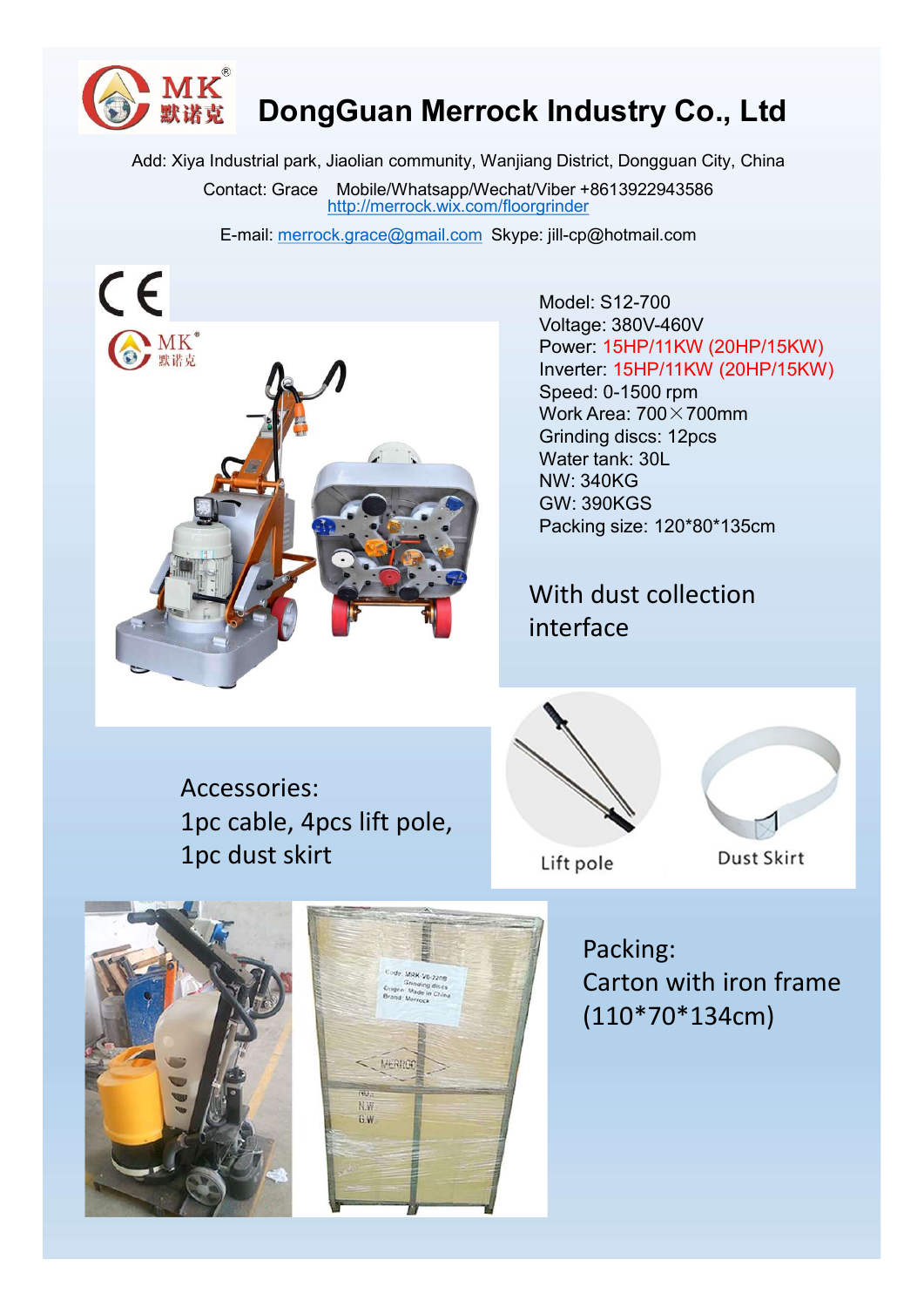E-mail: merrock.grace@gmail.com Skype: jill-cp@hotmail.com



Model: S12-750 Voltage: 380V-460V Power: 20HP/15KW Inverter: 20HP/15KW Speed: 0-1500 rpm Work Area: 750×750mm Grinding discs: 12pcs Water tank: 30L NW: 435KG GW: 490KGS Packing size: 125\*80\*135cm

# With dust collection interface

Accessories: 1pc cable, 4pcs lift pole, 1pc dust skirt





Lift pole

**Dust Skirt** 



Packing: Carton with iron frame (125\*80\*135cm)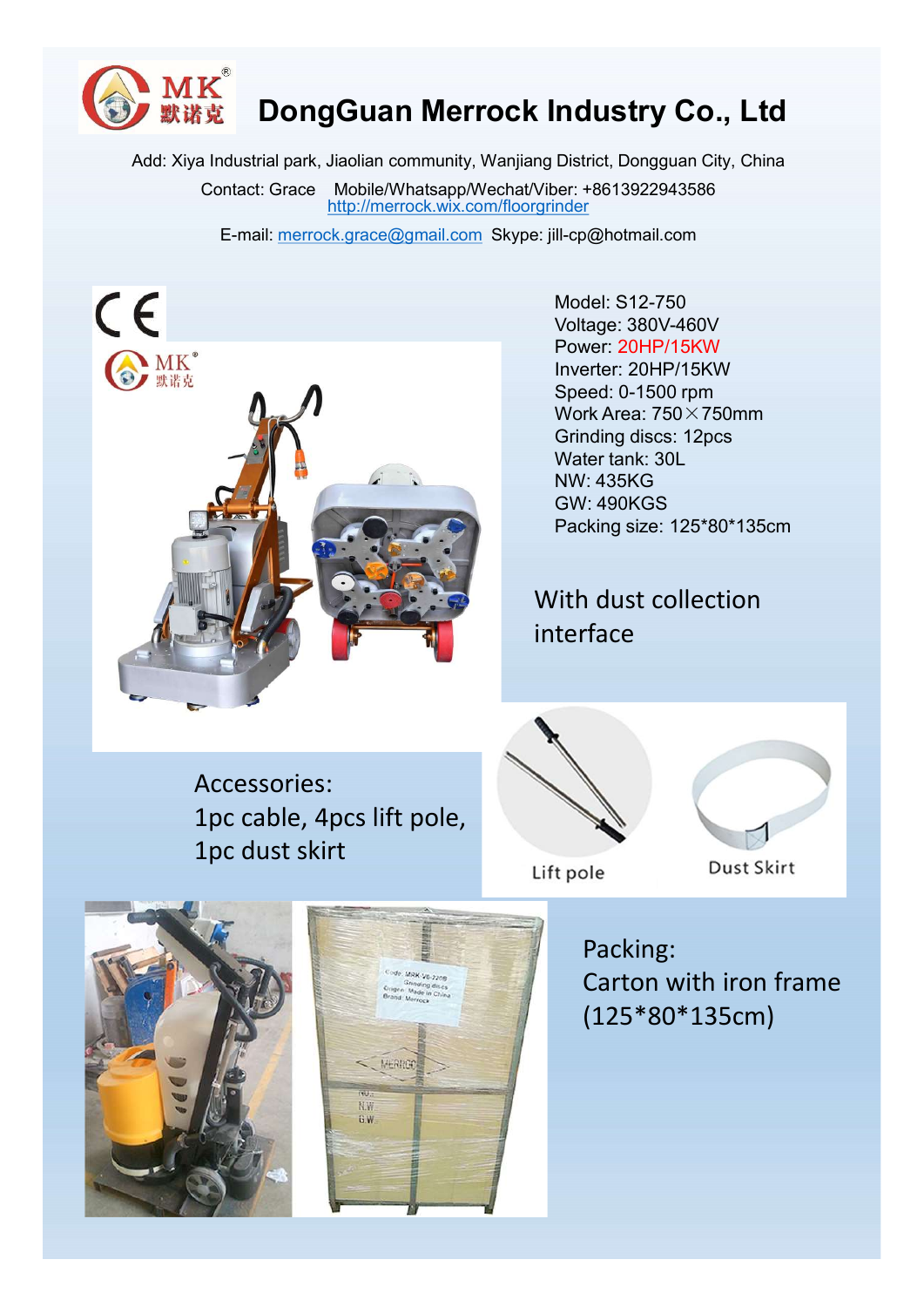# **DongGuan Merrock Industry Co., Ltd**<br>rial park, Jiaolian community, Wanjiang District, Dongguan City, China<br>i: Grace Mobile/Whatsapp/Wechat/Viber: +8613922943586<br>http://merrock.wix.com/floorgrinder **MK<sup>®</sup><br>
默诺克 DongGuan Merrock Industry Co., Ltd**<br>
Add: Xiya Industrial park, Jiaolian community, Wanjiang District, Dongguan City, China<br>
Contact: Grace Mobile/Whatsapp/Wechat/Viber: +8613922943586<br>
E-mail: <u>merrock.grace@</u>

Contact: Grace Mobile/Whatsapp/Wechat/Viber: +8613922943586 http://merrock.wix.com/floorgrinder

E-mail: merrock.grace@gmail.com Skype: jill-cp@hotmail.com

## Pads for the machine:

 $R - 0$ 



Grit: 50#, 100#, 150#, 200#, 300#, 400#, 500#, 800#, 1000#, 1500#, 2000#, 3000#

Net thickness: 3mm Diameter: 100mm/4 Inch



Grif: 50# 100# 150# 200# 300# 400# 500# 800#, 1000#, 1500#, 2000#, 3000#

Net thickness: 3mm Diameter: 100mm/4 Inch



Grit: 50#, 100#, 150#, 200#, 300#, 400#, 500#, 800#, 1000#, 1500#, 2000#, 3000#

Net thickness: 4.5mm Diameter: 100mm/4 Inch



Grit: 50#, 100#, 150#, 200#, 300#, 400#, 500#, 800#, 1000#, 1500#, 2000#, 3000# Net thickness: 2.5mm Diameter: 100mm/4 Inch



Grit: 50#, 100#, 150#, 200#, 300#, 400#, 500#, 800#, 1000#, 1500#, 2000#, 3000# Net thickness: 2.5mm Diameter: 100mm/4 Inch

 $F-22$ 



Grit: 50#, 100#, 150#, 200#, 300#, 400#, 500#, 800#, 1000#, 1500#, 2000#, 3000# Net thickness: 2.5mm Diameter: 100mm/4 Inch



Grit: 50#, 100#, 150#, 200#, 300#, 400#, 500#, 800#, 1000#, 1500#, 2000#, 3000# Net thickness: 10mm Diameter: 80mm/3 Inch

 $F-26$ 



800#, 1000#, 1500#, 2000#, 3000# Net thickness: 10mm Diameter: 80mm/3 Inch

Grit: 50#, 100#, 150#, 200#, 300#, 400#, 500#, 800#, 1000#, 1500#, 2000#, 3000# Net thickness: 9mm Diameter: 100mm/4 Inch



Grit: 50#, 100#, 150#, 200#, 300#, 400#, 500#, 800#, 1000#, 1500#, 2000#, 3000# Net thickness: 5.8mm Diameter: 100mm/4 Inch



Grit: 50#, 100#, 150#, 200#, 300#, 400#, 500#, 800#, 1000#, 1500#, 2000#, 3000# Net thickness: 10mm Diameter: 80mm/3 Inch

 $F-27$ 



Grit: 50#, 100#, 150#, 200#, 300#, 400#, 500#, 800#, 1000#, 1500#, 2000#, 3000# Net thickness: 10mm Diameter: 100mm/4 Inch